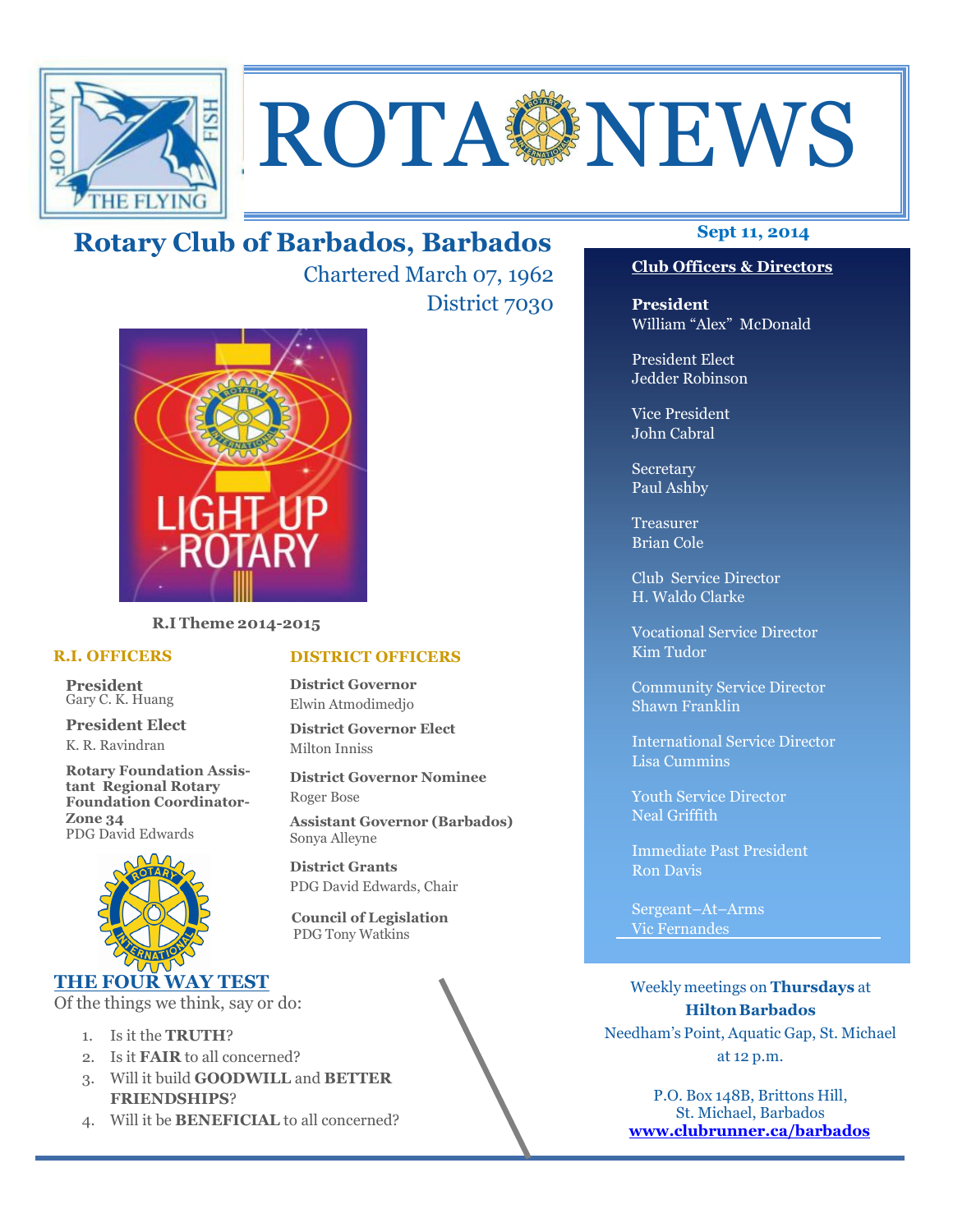#### **THE ROTARY CLUB OF BARBADOS WELCOMES ALL VISITING ROTARIANS AND GUESTS**

Today is a fellowship Meeting with a Guest Speaker, Mr. Shawn Clarke who will be presenting the second in the series on Anti Bullying.

The **Anti bullying initiative** is a national campaign to raise the awareness of the many forms of bullying and in particular cyber bullying which has grown almost out of control and is affecting many students and young adults in Barbados today.

The Greeters today are Donald Austin and Past Committee Chair Donna King-Brathwaite.



Donald joined the Rotary Barbados on April 24th, 2003. As a past Senior Regional Executive of Cable and Wireless, he has also been a member of the St. Vincent and The Grenadines and the St. Lucia clubs, and a former member of Rotary South. He has served on the Drug Awareness International Service and Website maintenance & Information Committees. He is presently a member of the Vocational Service committee.

Donna King– Brathwaite joined the Club on December 08, 2005. She has championed the causes of the Environment and the Challenged. She has been Chairperson for the Environment Committee for 2007-08 and 2010-11 and the Challenged/ Senior Citizens Committee 2011-12. She has served as Deputy Director—Community Service. Hers is the face at the Senior Citizens and Children's Homes Events. She was awarded a Paul Harris Fellowship in 2013.





**Shawn Clarke** is the founder member and Chief Executive Officer of Supreme Counselling for Personal Development. He holds qualifications in Social Psychology and Counselling. Shawn is one of two certified Olweus Bullying Prevention Trainers and Consultants in the entire Caribbean. Backed by thirty-five years of research and successful implementation worldwide, the Olweus Bullying

Prevention Program is a long-term, system-wide program for change.

Mr. Clarke also served as President of a number of Youth and Community organisations including the first ever National Youth Forum and the National Association of Youth and Community Organisations. In 2012 he was named "Humanitarian of the Year" by the Rotary Club of Barbados. Shawn is a member of several organisations including the International Bullying Prevention Association and has been asked to speak on "Bullying - The Barbados Perspective" at the International Bullying Prevention Conference in San Diego in November 2014.

#### **CONGRATULATIONS!!**

**Rev Guy Hewitt has been confirmed as High Commissioner to London in a comment which appeared in the Barbados Advocate and attributed to the Minister of Foreign Affairs and Foreign Trade.** 

| <b>Barbados</b> | appoints | new | envoys |
|-----------------|----------|-----|--------|
|                 |          |     |        |

*9/5/2014 – Barbados Advocate* 

*The Minister of Foreign Affairs and Foreign Trade, Senator Maxine McClean, has announced the appointment of Guy Hewitt and Alphea Wiggins, as Barbados' new High Commissioner and Deputy High Commissioner to the United Kingdom.* 

**We wish the team every success on this new assignment** 

**FOR THOSE WHO MISSED THE FORUM ON SATUR-DAY, SEPTEMBER 06; HERE ARE THE HIGHLIGHTS.** 

**The Theme—Let's talk about our New Year!** 

|                |       | Overview of the day                                                                                                                                          |                                                                                                                               |  |
|----------------|-------|--------------------------------------------------------------------------------------------------------------------------------------------------------------|-------------------------------------------------------------------------------------------------------------------------------|--|
| Item           | time  | topic                                                                                                                                                        | responsible                                                                                                                   |  |
|                | 9:00  | Call to order and Opening                                                                                                                                    | Pres Alex                                                                                                                     |  |
| $\overline{a}$ | 9:05  | Prayer                                                                                                                                                       | VP Inhn Cahral                                                                                                                |  |
| 3              | 9:10  | Outline for the day                                                                                                                                          | Pres Alex                                                                                                                     |  |
| 4              | 9:15  | The year ahead - the way forward                                                                                                                             | Pres Alex                                                                                                                     |  |
| š              | 9:45  | Directors reports & Plans<br>Club service<br><b>Community Service</b><br><b>Vocational Service</b><br>International Service<br>Youth Service<br>Fund raising | <b>Club Directors:</b><br>Waldo Clarke*<br>Shawn Franklin*<br>Kim Tudor<br>Lisa Cummins<br>Neal Griffith*<br>Jeddar Robinson* |  |
| 6              | 10:45 | <b>Break</b>                                                                                                                                                 |                                                                                                                               |  |
|                | 11:00 | Update on School house project                                                                                                                               | PP Ron Davis                                                                                                                  |  |
| $\overline{8}$ | 11:15 | Anti-bullying campaign                                                                                                                                       | Rtn. Annie Bertrand                                                                                                           |  |
| 9              | 11:30 | Autism - our challenge, our response                                                                                                                         | Rtn. Tracey Knight Lloyd                                                                                                      |  |
| 10             | 11:45 | Targets for our year                                                                                                                                         | Pres Alex                                                                                                                     |  |
| 11             | 12:00 | Open forum / house cleaning                                                                                                                                  | Panel                                                                                                                         |  |
| 12             | 1:00  | close                                                                                                                                                        | Pres Alex                                                                                                                     |  |

#### **Meeting Details**

**Thursday, August 28, 2014– Guest Speaker Sergeant-At-Arms: Stanley P.P MacDonald** 

- **Attendance 63%**
- **Raffle \$136.00**
- **Winner PP Tony Reece**
- **Fines \$174.00**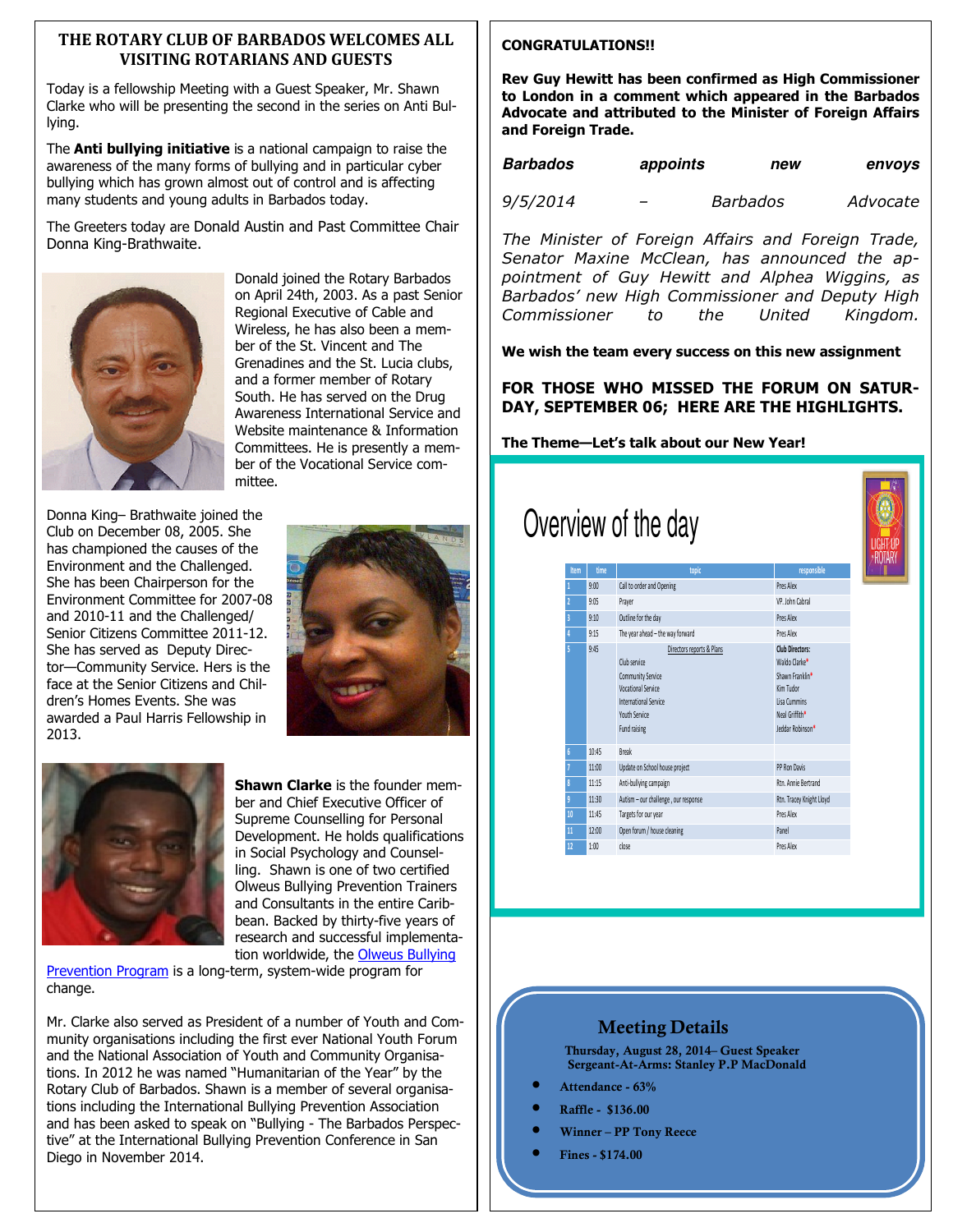# **THE HIGHLIGHTS FROM THE FORUM (CONT'D)**

# The Year Ahead – Let's Light up Rotary

- Overall it will be a challenging year the economy is weak, more people are needy as the state cuts its spending in some projects.
- Even in the club, some businessmen and women are struggling as more demands are made on their time, finances and attention.
- This year and moving forward we have to be better and have to do more.
- Support each other in the club and outside of the club.
- Support our District in delivering to our regional needs.
- our programme is a mix of old and new, refreshing some old standards, and innovating where necessary.
- We ask our members for their support and enthusiasm



# **CLUB SERVICE - DIRECTOR H. WALDO CLARKE**

**Club Bulletin - MANDATE -** Being the primary conduit of information, humor and communication about the clubs activities in the week past and for the future week.

Chair PP Michael has proficiently engaged the introduction of a Bio on the greeters in each weekly edition.

The committee has also begun to profile "Older" Rotarians – who would have given at least 20 years service, in order of Rotary Join date. (Rtn. Diana)

A couple of projects are in Work in Progress which would be eventually published amongst them are:

A contribution to Autism (DG Project) Rtn. Tracey K-L

A tour of Completed Projects – awaiting confirmation from President Alex to proceed.

**Guest Speakers -** •**MANDATE** – **Introduction of interesting and topical people and topics that will stimulate thought generally and also hopefully point the club to areas of need within our community. Meanwhile, educating members as to what other people in the club do for a living and what their classification can do within the club.**

Today - Part two in the Anti-Bullying Series, Mr. Shawn Clarke.

Fellowship — **MANDATE - Enhancing and growing the friendship between Rotarians, their families and friends, so that there is a closeness in the Club that fosters working in harmony**

# **Upcoming -**

September - Wine Tasting October - Pride of Workmanship Awards Oct/Nov - Treasure Hunt Dec 07 - Carols by Candlelight

Attendance - **MANDATE: Keeping track of and maintaining contact with members as to enhance the status of their attendance, particularly to encourage 100% attendance and to boost those members whose attendance is flagging. This can be performed by graphing the attendance at meetings, makeups and overall attendance by members.**

ATTENDANCE: 55% ON AVERAGE

**Continued next page** 

**PUBLIC RELATIONS - MANDATE - Meaningfully enhancing the image of the RCoB expose, its projects, members and aims to the public, to provide a transparent forum for the public to see what we do and why we do** 

#### **ROTARY INFORMATION & CLASSIFICATION -**

**MANDATE– To disseminate through the Bulletin to members, information about Rotary generally and when called on, to properly classify members. To provide a classification profile to fire, and child services groups. the members for their information and to target within our media, diplomatic, police, fire and child service groups.**

#### **WEDSITE MAINTENANCE & INFORMATION -**

**MANDATE - Keeping the website up-to-date with relevant and useful information about the Club; its history and future direction to have pictures and visible proof of the work of the Club. The introduction of greater social media WhatsApp and Facebook applications can also be key to promoting enhanced club visibility.**

#### **GENERAL HOUSEKEEPING**

•The Club has also procured badges for members. These badges will remain on site in a portfolio and members will retrieve and re-deposit badges on attending meetings.

•The Club has also procured a number of "Rotarian at Work" vests which would be loaned to members performing community based activities.

# **COMMUNITY SERVICE - PAST DIRECTOR WILLIE CHILDREN'S HOMES**

Arrangements are being made to host a **Fun Day** in collaboration with S&R Rentals for the Children Homes at Sandalwood Estates - the tentative date is Jan 21st 2015 (**Errol Barrow Day**).

The Committee also plans to host a **Beach Day** the last weekend in **May 2015** in collaboration with CCB, Dive Barbados and the Barbados Coast Guard as part of the celebration of Child Month.

Due to the overwhelming popularity of the **Beach Day** in May this year consideration is being given to hosting another one in October.

The ongoing review of the Children Homes programmes resulted in the initiative "Programme for Community Reintegration" for the adolescents at Farr's and Sterling Homes.

# **BROAD OBJECTIVES OF THE PROGRAMME**

Develop adolescents' aspirations for an appropriate career path or potential work options.

❖ Assist adolescents in achieving their long term goals with short-term achievable targets to include - improving academics, relevant internships or part-time jobs, acquiring specific skills, etc.

 $*$ **Inspire the adolescents to become good and productive** citizens through the exposure to a wide range of role models and professionals.

 $\cdot$ The plan of action to implement the programme is being coordinated by the Committee in conjunction with the CCB Officer. (Dr. Alleyne)

*Continued next page*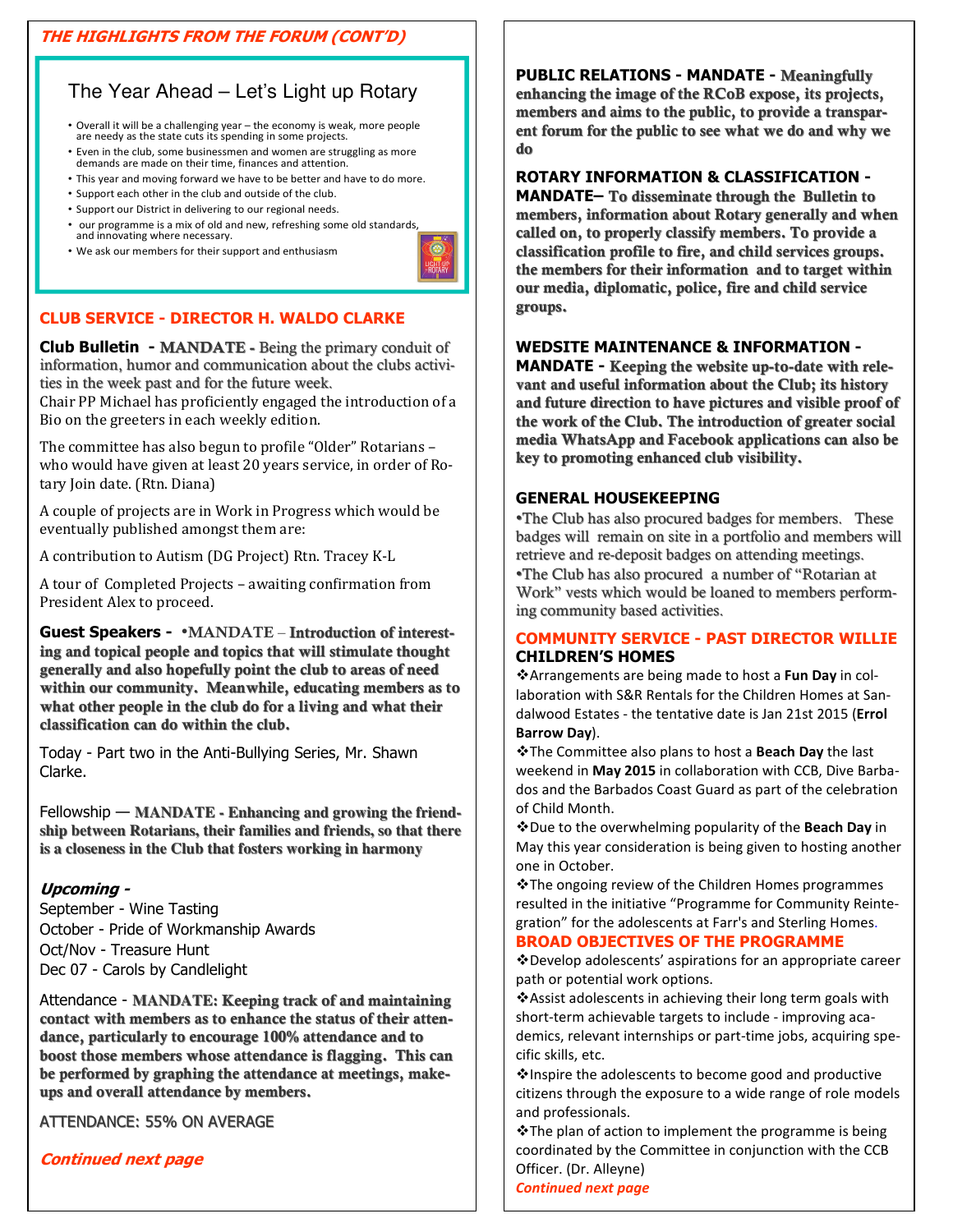#### *CHILDREN'S HOMES (CONT'D)*

#### DRUG AWARENESS

The **Club's Drug Awareness Programme** for this Rotary year will be restructured in order to maximise its effectiveness. The Programme will continue with the visits to Verdun House, the Psychiatric Hospital and HM Prisons Dodds, targeting students from the secondary schools.

The Committee wishes to facilitate also the requests for young clients at Verdun House to visit the secondary schools and make presentations during morning assemblies on their experience with drug addictions.

 $\cdot$  In addition to the planned motivational talks from former addicts, greater emphasis will be placed on monitoring the effectiveness of the programme.

#### DONATIONS & INVESTIGATIONS

The Club will continue to make donations to needy causes by reference to a select Investigations Committee approved by the Board and will treat such matters with utmost confidentiality.

#### ENVIRONMENT

The Committee's thrust for this Rotary year will be on **Awareness and Education of Caring for the Environment**, through the formulation of an outreach programme to sensitise persons – while examining the opportunities for the distribution of reusable shopping bags, reusable cups etc.

The **Natural Heritage Department** is seeking some assistance in the marshalling and sponsorship of their 10K heritage run through a national park scheduled for **Environmental Month**  next year.

The date for the **Annual Beach Clean-up 2014** is 20th September 2014 and details of the programme will be announced.

#### HBI– PACEMAKER BANK

The Pacemaker Bank programme has not been operational due the changes in Heartbeat International regulations.

The Chairman of the Pacemaker Bank met recently with the CEO QEH to move the process forward and to finalise the arrangements for the new Pacemaker Bank entity, in accordance with Heartbeat International's regulations.

CEO QEH has agreed in principle to continue providing support for the programme under the new regulations but it is apparent that approval is required at the policy level.

#### SENIOR CITIZENS & CHALLLENGED

#### The **Annual Senior Citizens Christmas Party and Concert** at Government House will continue this year with the approval of His Excellency the Governor General.

"**Evening with the Seniors**" concerts are planned for the year, which provides the opportunity for members of the Club to spend an evening with the Senior Citizens at the various District Hospitals where the music is provided by the Defence Force and Royal Barbados Police Force Bands.

One **Sunset Concert** will be organised again this year at the Main Guard for the Senior Citizens from the District Hospitals and privates homes across the island.

The **Special Olympics** is conducting various activities in order to raise funds for their annual meet with support from the Apes Hill Golf course and the Barbados Golf Club tournaments. The Club will be invited to participate in one or both of these tournaments by either entering a team or assisting with the organizing.

# *COMMUNITY SERVICE (Cont'd)*

#### SAFETY & CPR

The Safety and CPR programme for 2014 - 15 will be integrated with the Children's Homes programme to provide training for the staff in First Aid and Fire Safety.

The staff at the Homes are not trained in First Aid or Fire Safety and the programme is being finalized with the Barbados Heart and Stroke Foundation and St. Johns Ambulance Brigade.

\* The aim of the programme is to train and certify 60 staff members to ensure that there are qualified persons on each duty shift at the homes.

Rotarian Clifford will conduct the fire safety training programme for the staff members at the homes whilst conducting fire safety inspections.

Based on the success of the this programme, consideration will be given to training the staff at the Government Day Nurseries.

#### **VOCATIONAL SERVICE - DIRECTOR KIM TUDOR**

Rooted in the Second Object, which calls on Rotarians to "encourage and foster":

- High ethical standards in business and professions
- The recognition of the worthiness of all occupations<br>• The dignifying of each Rotarian's occupation as an or • The dignifying of each Rotarian's occupation as an opportunity to serve society

#### How Rotarians Can Put It Into Practice

- Talk about your vocation in your club, and take time to learn about fellow members' vocations
- Use your professional skills to serve the Community
- Practice your profession with integrity and inspire others to behave ethically through your own words and actions
- Help a young person to achieve their career aspirations
- Guide and encourage others in their professional development

# **PRIDEOF WORKMANSHIP AWARD EVENT**

October 23, 2014—Awardees - Air Traffic Controllers

# **ROTARY DAYS**

Encouraged by RI President Huang-

**This year, I am urging all Rotarians to Light Up Rotary by participating in Rotary Days. The Rotary Day concept is a simple one: hold a fun, informal event in your community for the non-Rotary public and use it as an opportunity to introduce them to Rotary**

The Rotary Board of Directors will facilitate several national Rotary Days in 2014-15. These events will demonstrate Rotary's relevance in today's world and highlight our good work.

Clubs hosting a Rotary Day could receive a special award from the District Governor.

- Rotary Day Video Contest
- Upload pictures of Rotary Day on social media using #RotaryDay

#### **FOUR OPTIONS DISCUSSED FOR JOINT EVENTS WITH THE OTHER TWO CLUBS**

#### *Option A – Rotary Pride of Workmanship Day*

The entire working population of Barbados to wear a sticker (promoting productivity and pride in their job)

*Option B-* **Host a Breakfast or Luncheon** for the Business Community with a Rotarian International Motivational Speaker

*Option C* **National Career Showcase** with career options being showcased by Rotarians

*Option D – Rotary Salutes!!!* For a month on television a 10 second ad saluting a Vocation; such as Tip of the Day!

*Continued next page*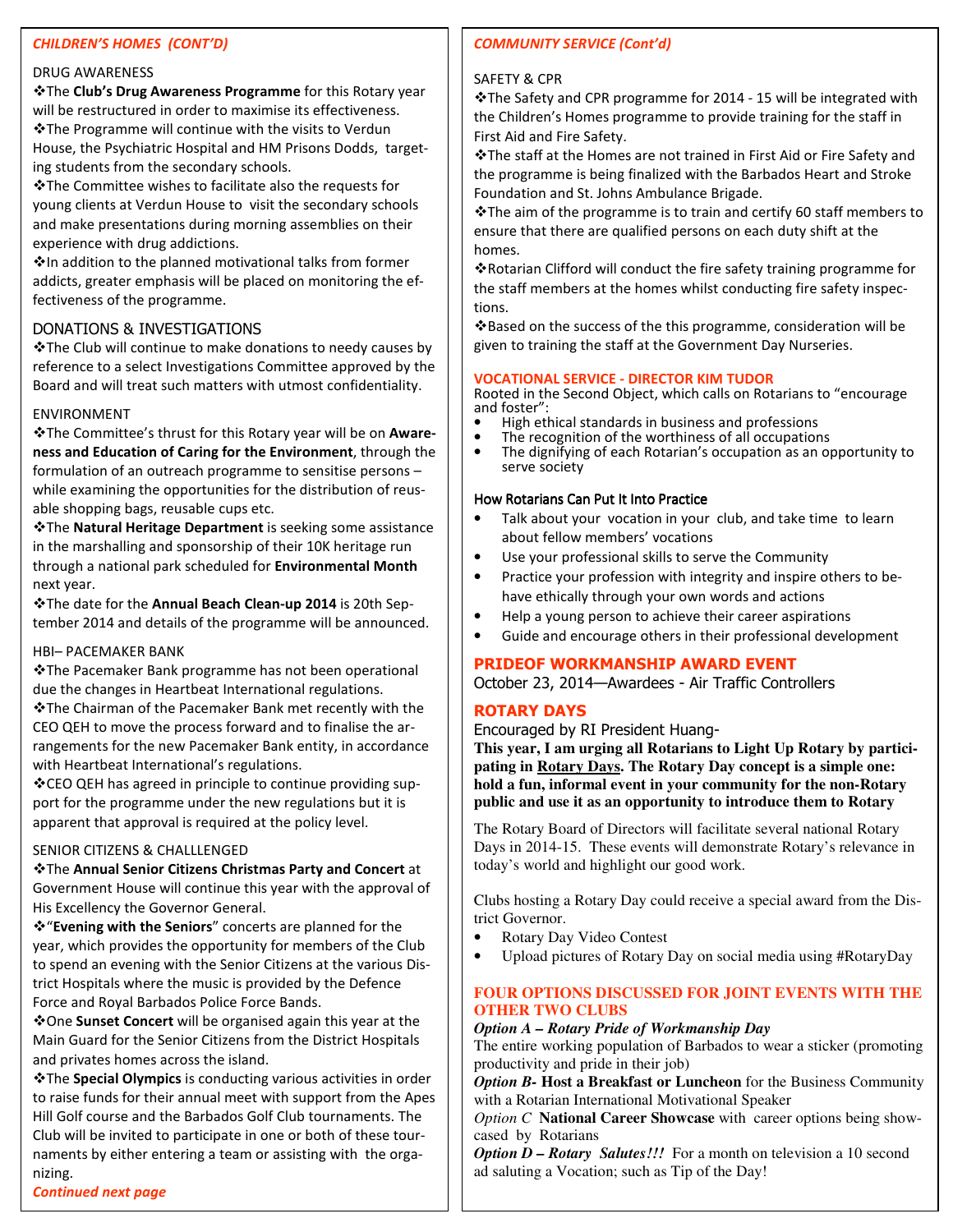#### INTERNATIONAL SERVICE - DIRECTOR LISA CUMMINS

# **CONTEXT FOR INTERNATIONAL SERVICE**

RI identifies a number of areas of action on the website. They include the role of Rotary in promoting;

- Diverse cultures
- Exploration of our causes
- Advancing Education
- Sharing diverse perspectives
- Exploring Rotary Clubs
- Developing Leadership Skills

The International Service Avenue aims in this year to focus attention on at least ONE activity in each of these broad areas.

- Diverse cultures Global Shapers
- Exploration of our causes Rotary the World Over
- Advancing Education Summer Academy, For the Love of Learning Project (RI)
- Sharing diverse perspectives MUN
- Exploring Rotary Clubs Rotary the World Over
- Developing Leadership Skills WEF/Global Shapers

# **Rotary the World Over**. –

Replicating the Chain link project we are 'holding hands' with Rotary the world over.

With the new theme of 'Light up Rotary' the International Service avenue proposes to replicate a 'virtual' Holding hands Project.

This project will be a video presentation of projects being undertaken by Rotary all around the globe. It is to be done under the theme 'Rotary the World Over' and link local projects internationally to showcase the reach and work of Rotary.

International Service Directors from each of the continents around the globe will be asked to partner on this project which could be used as a marketing tool for RI.

At least three clubs per continent will produce a short clip of a couple of their major projects and, here in Barbados, we will compile all the clips into a single documentary/promotional video on Rotary to illustrate its international reach.

It should give practical effect to our toast, 'Rotary the World Over' hence the theme.

Internal - Raising Awareness within the club of the work being undertaken by Rotary around the world

External - Providing a platform for public service communication about Rotary International and the purpose and object of Rotary. This is meant to support our fundraising efforts, our communications and marketing strategy and also to connect us to clubs across the world

# MODEL UN ASSEMBLY

- This will be the third year for the MUN and planning will begin shortly to expand its scope and substance;
- This continues to be a joint project among the three clubs led by the RCoB
- Proposed to be hosted to cover all public and secondary schools up to a maximum of 4 students per team.

# MUN SUMMER ACADEMY

Based on the MUN concept, the Rotary Club has an opportunity to develop GLOBAL CITIZENS through a project which prepares young future leaders for international careers. We had environmental science majors, film industry and law aspirants all trying to see how they can choose academic courses after the MUN that would allow them to have an international career either in the UN system or another international organization. Rotary has an ideal opportunity through our Youth Service and International Service Avenues of Service to develop a student development program which:

# **INTERNATIONAL SERVICE - Cont'd**

- Expands the scope of MUN to create an annual 'Academy' for secondary school students which exposes them to international careers
- Affords students exposure to a wide range of international careers through building partnerships
- Develops partnerships with local and international agencies/ organizations which can identify scholarships and exchange programs for students
- Trains future leaders for excellence
- Exposes students to cultural, political and geographical differences
- This Summer Academy was launched on July 14th in partnership with the United Nations and ran for five days.

# **PARTNERS;**

Ministry of Foreign Affairs and Foreign Trade Ministry of Education Secondary Schools United Nations system (UN Headquarters, UNESCO, WHO, UN Women, UNICEF, WTO, UNCTAD, UNDP, WMO, UNEP, UN-HABITAT, UNDOC, UNFPA, WFP, ITC, OHCHR) Organisation of American States (OAS) (2015) Inter-American Institute of Agriculture (IICA)

Caribbean Development Bank (CDB) Inter-American Development Bank (IDB) (2015) World Bank (2015)

This project will significantly raise the profile of the Rotary Club in the young generation and build a profile of the Club among possible future leaders and future Rotarians. Additionally, the Interact and Rotaract Clubs will benefit from increased presence of the Rotary Club in the school system and the consequential spill over in potential membership for these two clubs.

At the end of their time in the 'Academy' students would have gleaned a greater understanding of their options for careers globally, the possibility of dedicating their careers to international development and how this all ties in with the Rotary motto of 'Service Above Self.'

# **2014-15 PROJECT – RI SUBMISSION – FOR THE LOVE OF LEARNING**

International service continues to look at all aspects of internationalization of the work of Rotary in Barbados. With a strongly education focus, this year it is proposed that the club will partner with the other Barbados clubs and apply for a Rotary Grant to fund a Project themed 'For the Love of Learning."

This project will bring the International Baccalaureate into mainstream public schools in Barbados to expose Barbadian students to integrated learning methods which are used by international schools around the world. Negotiations have already begun with Codrington School and they have pledged their support in principle for the project in terms of technical support.

The project will equip one classroom at IB standard in three pilot schools and train three teachers to deliver the program. In this program, we will integrate all aspects of international development so that students have continuous exposure.

There are six areas of emphasis for the Rotary Foundation. This project will cover the object area 'Support Education' using international methodologies.

# *Continued next page*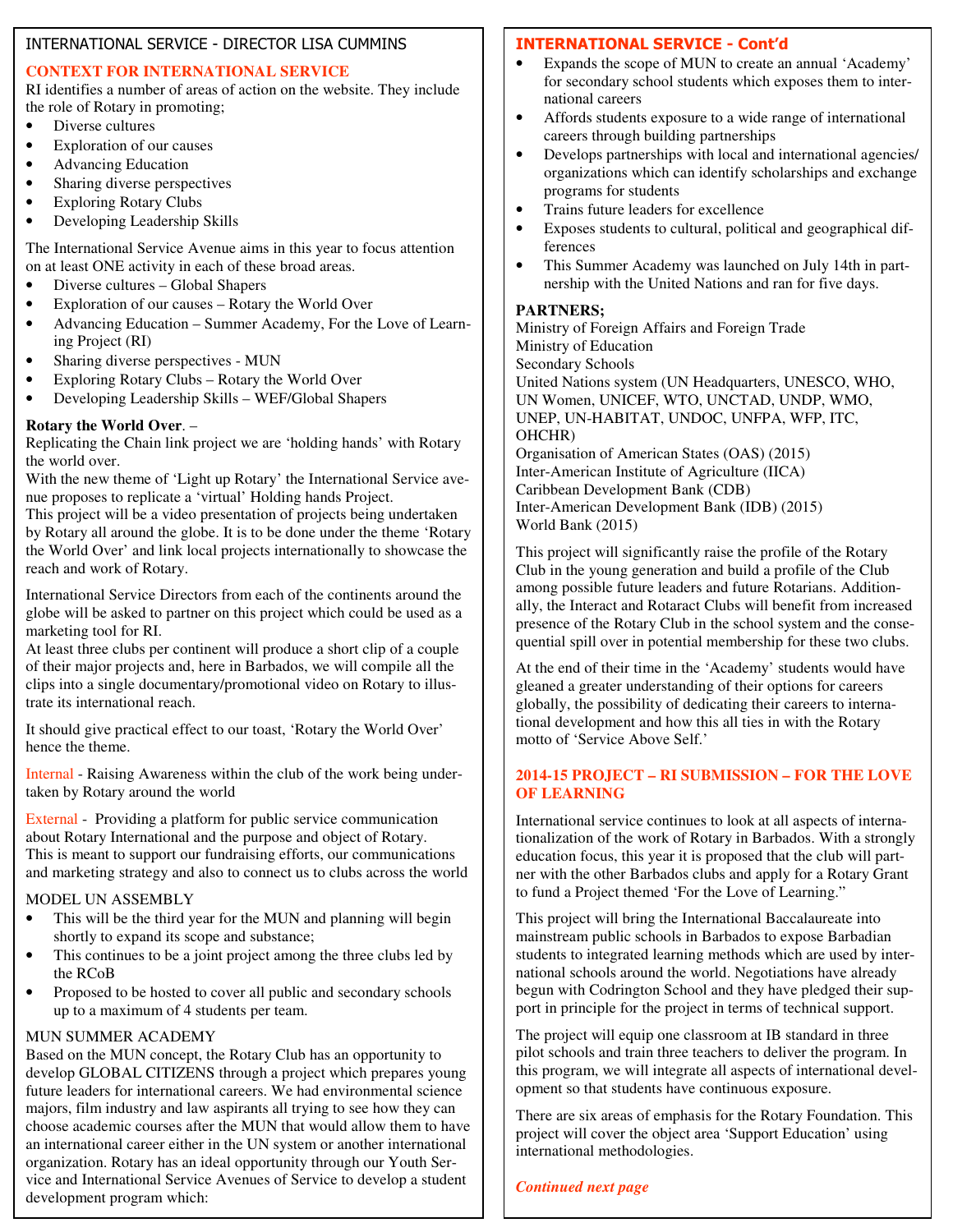#### **INTERNATIONAL SERVICE (Cont'd)**

#### PARTNERSHIP WITH THE GLOBAL SHAPERS AND GLOBAL LEADERS OF THE WEF

The World Economic Forum has invested in the creation of a cadre of outstanding Global youth leaders from around the world. There is a hub here in Barbados and this year, we aim to partner with them to collaborate on projects.

One of the collaborations will be a blend of International and Youth Service so that we position Interact and Rotaract Students to progress to the level of the Global Shapers in the world of international business and international development in a multicultural environment.

The main activity for the year will be an event focusing on exploring the role business people play in promoting entrepreneurship and business and how those elements are linked to Social Entrepreneurship and Impact Investment.

Impact Investment focuses on attracting investment and business to projects which have a high impact on communities, societies, low income groups and poverty alleviation strategies.

Partner – Inter-American Development Bank

# **"Global citizens uniting for the common good."**

New activities for International Days

Section in the Bulletin (once a month) highlighting projects being done by Rotary Clubs around the world which create 'global citizens.'

Collaboration with International Agencies on project windows for technical collaboration and funding

Conferences – District and Conventions - International

# **YOUTH SERVICE - ANNIE BERTRAND—CHAIRPERSON OF THE ANTI-BULLYING INITIATIVE**

# PRIMARY GOALS

Re-train Clubs on Rotary

• Raise Public Awareness of Rotary through projects/campaigns

DISCUSSION POINTS

Anti-Bullying Campaign Youth Clubs update 2014 Plans and Activities

# **ANTI-BULLYING CAMPAIGN**

*Bullying is the abuse of power through the repeated use of force, threat or intimidation to hurt somebody physically OR emotionally* 

# **PROGRAM GOALS**

- Prevent bullying by reaching children emotionally early in their development
- Limit cyber-bullying by educating parents
- Mobilize community groups to stop bullying

# COMPONENTS

**1- Awareness building**: Design and implement a strategic communication plan to educate the population about the prevalence of bullying/ cyber-bullying and the effective ways to stop and prevent it.

- Prepare educational brochures targeted at children and also for adults.
- Manage the production and broadcasting of TV and/or radio commercials in collaboration with the Supreme Counseling for Personal Development (SCFPD).
- Leverage online networks, social media and email distribution to reinforce the messages.
- Promote a National Rally.
- Collaborate with potential partners such as the Police, UNICEF, UNDP, My child and I, Mustard Seed, Child Care Board, etc.

**2- Youth-led campaign on anti-bullying**: Guide the Interact and Rotoract clubs to mobilize their school and community.

# **YOUTH SERVICE (Cont'd)**

# **3- Barbadian film Chrissy on bullying by Marcia Weekes:**

Ensure viewing and effective discussion across primary and secondary schools.

**4- National Rally in January 2015:** Partner with the Supreme Counseling for Personal Development to mobilize community groups (e.g. schools, businesses, churches, employees, etc.) for a walk with placards, motivational speeches and performances. Meet at Bay Street Esplanade and march to Queen's Park. **UPDATES** 

# **2015 District 7030 Rotaract Conference**

Organizing committee in place comprising members from all Rotaract Clubs and some Rotarians.

# **SEPTEMBER – YOUTH SERVICE MONTH**

18th – Invite youth clubs to lunch at invitation of individual Rotarians. Presentation by UWI Rotaract President. 20th – Annual International Coastal Cleanup Barbados!

# **OCTOBER**

Joint Rotaract Club Forum *Goal: Re-engaging old and training the new* 

# **FUND RAISING—PE JEDDER ROBINSON**

#### **CAROLS BY CANDLE LIGHT - Sunday December 7th, 2014 at Ilaro Court from 5.30 p.m.**

# **REVIEW:-Expenses.**

The committee noted the increase in cost of staging the show for the past three years. It was noticeable that the profits were reducing and the expenses were increasing. These expenses were mainly occurring in the production of the show and not in the areas of food, drinks or tickets. PP Norman Barrow has been tasked to select a small committee to examine the content and cost of production of the show.

# **Marketing and Sponsorship.**

It was agreed that the show should be marketed earlier than usual and additional sponsors identified to offset some of the expenses. Sponsors with products should be encouraged to display and give away samples during the show.

President Alex has been tasked with selecting a small committee to source companies that will provide sponsorship and assist with the marketing of the show.

# **Tickets.**

Tickets should be ready for distribution by October 15<sup>th</sup>, 2014. PP Elvin has been tasked to analyze the logistics of using TICKET PAL.

# **Tents and Conveniences.**

PP John Cabral informed that the major cost incurred for the items were the air-conditioned toilets. The committee agreed that having provided a high standard of service for our patrons it must be maintained. Again, sponsorship should be sought to offset most of the cost of providing these items.

# **Christmas Tree.**

PP Elvin to liaise with Mrs. Green at Ilaro Court on the future supply of a Christmas Tree and the booking of a date for Carols 2015.

# **DEM Personnel.**

Accommodation to be provided under a small tent strategically positioned to allow full view of the audience.

# **Clean up Crew.**

Rotarian Winston Warren and his crew were complimented for their excellent work in ensuring that Ilaro Court grounds were left in pristine condition after last year's show. *The committee has unanimously agreed to task him with this responsibility again.*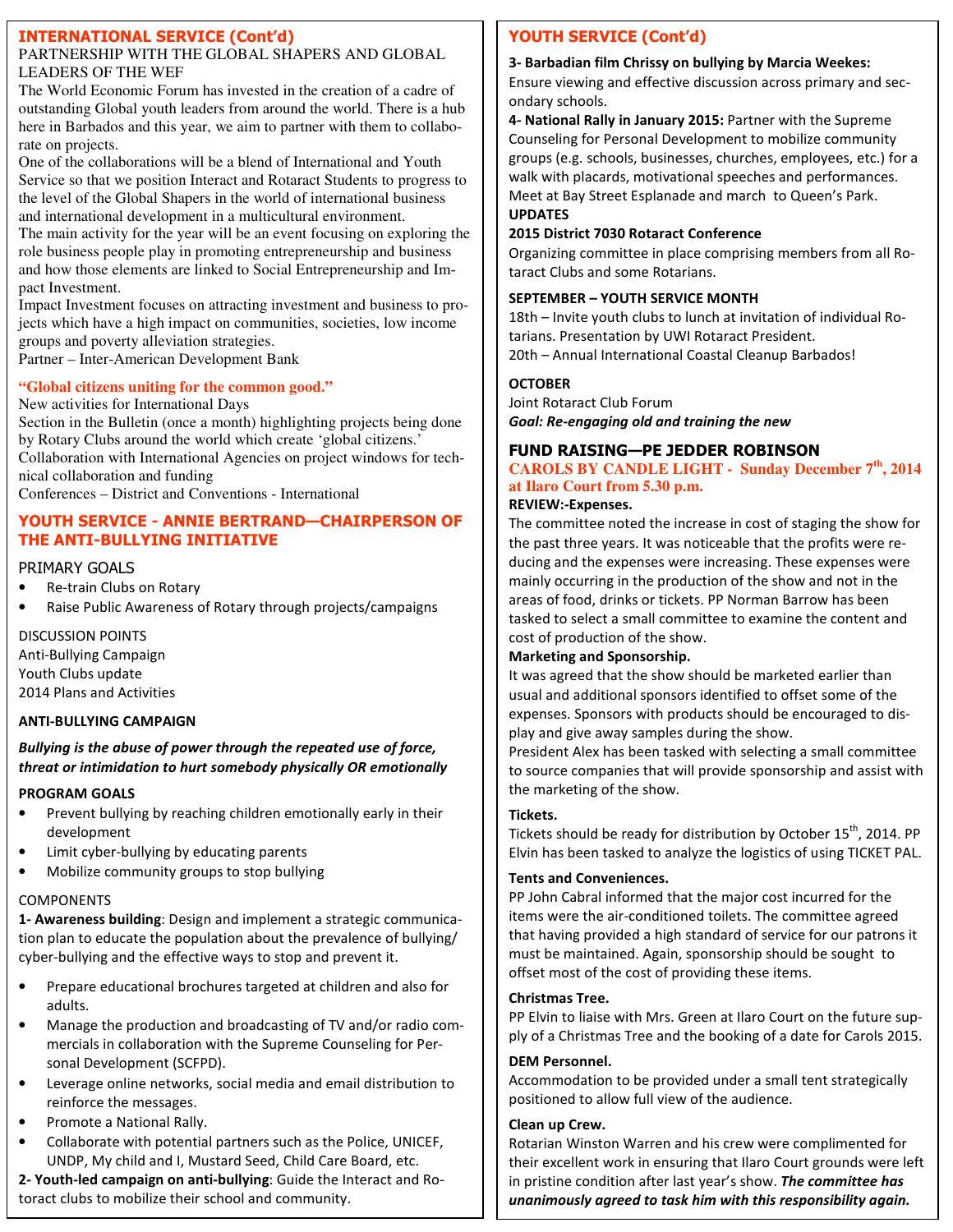# SCHOOL HOUSE FOR SPECIAL NEEDS - PP RON DAVIS

3-year project to provide school accommodation—Focus on Special Needs Children

#### **SCHOOLHOUSE NEEDS**

*A permanent home that can be developed to meet the school's holistic approach to the development of these special children.* 

•Larger Accommodation to meet the increasing student roll & cater for handicapped children.

•Accommodation to include area for physical activities.

DISCUSSIONS – JENNA TRUST

- •Both assist Special Needs
- •Jenna Trust Severe cases

•Schoolhouse – Academics, social and life skills

- •Both seeking permanent accommodation
- •Jenna Respite Centre
- •Schoolhouse School facilities



Reservoir Rd., St. Michael, set on two (2) acres of land

OWNERSHIP OF PROPERTY

•New charity being set up to own property

•Vested interest by both parties to the extent of overall monetary contribution

•Charity exempt from land taxes

#### HANDS ON PROJECT

- Convert Garage to Art Studio
- Create cover for open area



# AUTISM—TRACEY KNIGHT-LLOYD - CHAIR OF AUTISM PROJECT **EARLY INTERVENTION IS A MUST!**

Early intervention is defined as intervention rendered to children from birth to age 3.

Such early intervention has been shown to reduce the symptoms of ASDs. Studies have indicated that the reason this early intervention is so successful is that younger brains are more flexible brains.

Recent studies indicate that autism can be diagnosed as young as 12-15 months.

Today, many children are experiencing better outcomes due to the impact of early intervention.

#### **BARRIERS TO EARLY INTERVENTION**

Lack of Awareness: caregivers, parents, Sunday school teachers etc simply are not aware of some of the early possible signs of autism and will not be able to seek early intervention therapies.

Lack of diagnosis; Many children simply are not diagnosed as they have not been in contact with either a child psychiatrist or pediatrician. Social Stigma: Many persons don't want their children to be deemed

as special needs.

Access to early intervention therapies: CDC is overwhelmed, private therapy care is costly. Nursery attendants are simply not trained in basic therapy techniques.

# **PROJECT 1—AUTISM THINK TANK**

Panel discussion and presentation.

Topic: Early Intervention: Promoting Autism Understanding and Awareness

TOPICS TO INCLUDE:

**What does Autism look like?** An overview of Autism

**Early Intervention: A key window of opportunity**. This topic to explore why early intervention is so critical.

**Early Intervention Approaches**. A brief look at the various therapies, programmes available.

**Early Intervention Success stories**. Real world stories/experiences of those who have benefitted.

# **AUTISM THINK TANK**

- **Presenters to include:**
- Child Psychiatrist
- Speech Therapist
- Special Needs educator
- A representative from the Children's Development Centre
- A representative from the Ministry of Education

#### **CAREGIVERS SEMINAR**

#### **Impacting Autism through Early Intervention**

Seminar explaining the basics to **caregivers**, (i.e. aunties at day care, baby sitters, nannies, etc) parents, Sunday School teachers. TOPICS CAN INCLUDE: What is Autism Early signs of Autism Coping strategies for autism Early therapy interventions Presenters can include: teachers, autism charities, psychiatrists etc.

# **PUBLIC SERVICE ANNOUNCEMENTS**

Can take the form of a joint club initiative

Short television ads highlighting some of the earliest signs of autism. Main objective is for persons to be aware of early symptoms and to get early intervention.

Also assists in raising the sensitivity of the public towards persons with this disability.

# **NEXT STEPS**

HELP: Need volunteers to assist with the activities and to provide guidance - GET THE SHOW ON THE ROAD!